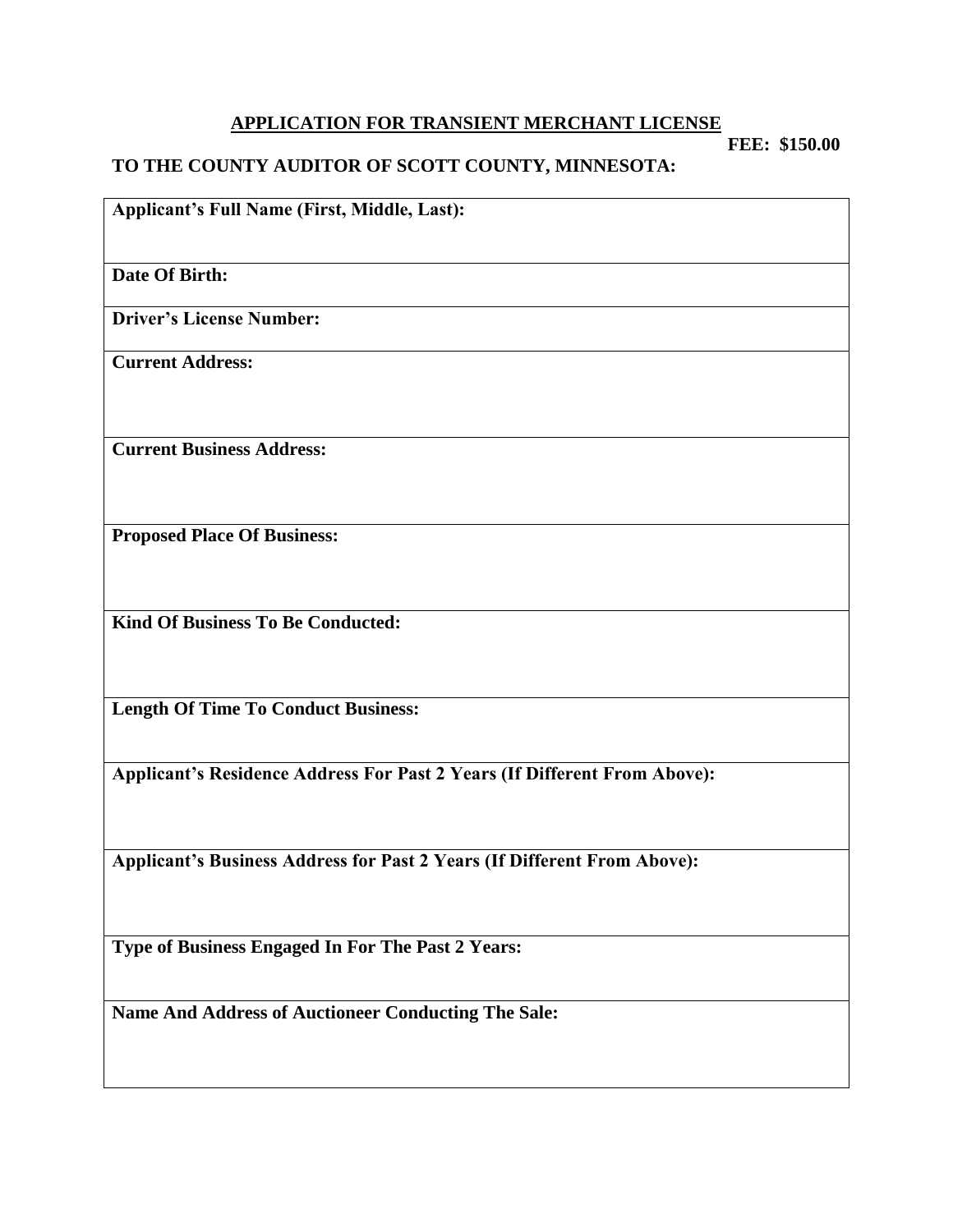Attached is a Copy of a Valid Seller's Permit Issued Under M.S. 297A.04.

### **OR**

 Attached is a Written Statement From Merchant Stating That No Merchandise Will Be Sold That Is Taxable Under M.S. 297A.

## **AND**

Attached is the Proof of Workers' Compensation Insurance Coverage

# **OR**

 $\Box$  Attached is the Affidavit of Sole Proprietorship

## **AND**

Attached Is The Statement Of Receipt Of Bond By The County Treasurer.

# **AND**

 $\Box$  Attached Is A Copy Of The County Auditor's Receipt Of The License Fee.

### **AND**

Attached Is A List Of Merchandise To Be Sold.

I, the undersigned, hereby apply for a license to do business as a Transient Merchant and to sell goods, wares and merchandise as such in the County of Scott, State of Minnesota, for the term of one year from the date of issue of such license; and that I have read and understand Minnesota Statute 329.099 – 329.17 (Transient Merchants Laws), and to that end hereby represent and state that I intend to carry on said business.

Furthermore, I hereby name and appoint the Scott County Auditor as my agent of record for the express purpose of acceptance of service of legal process on my behalf in any action commenced against me within the County of Scott and arising out of the sale of merchandise within the boundaries of the County of Scott as authorized under this license.

The attachments indicated above and the list of merchandise to be sold are incorporated and a part of this application.

| Date: | Applicant's Signature: |
|-------|------------------------|
|       |                        |